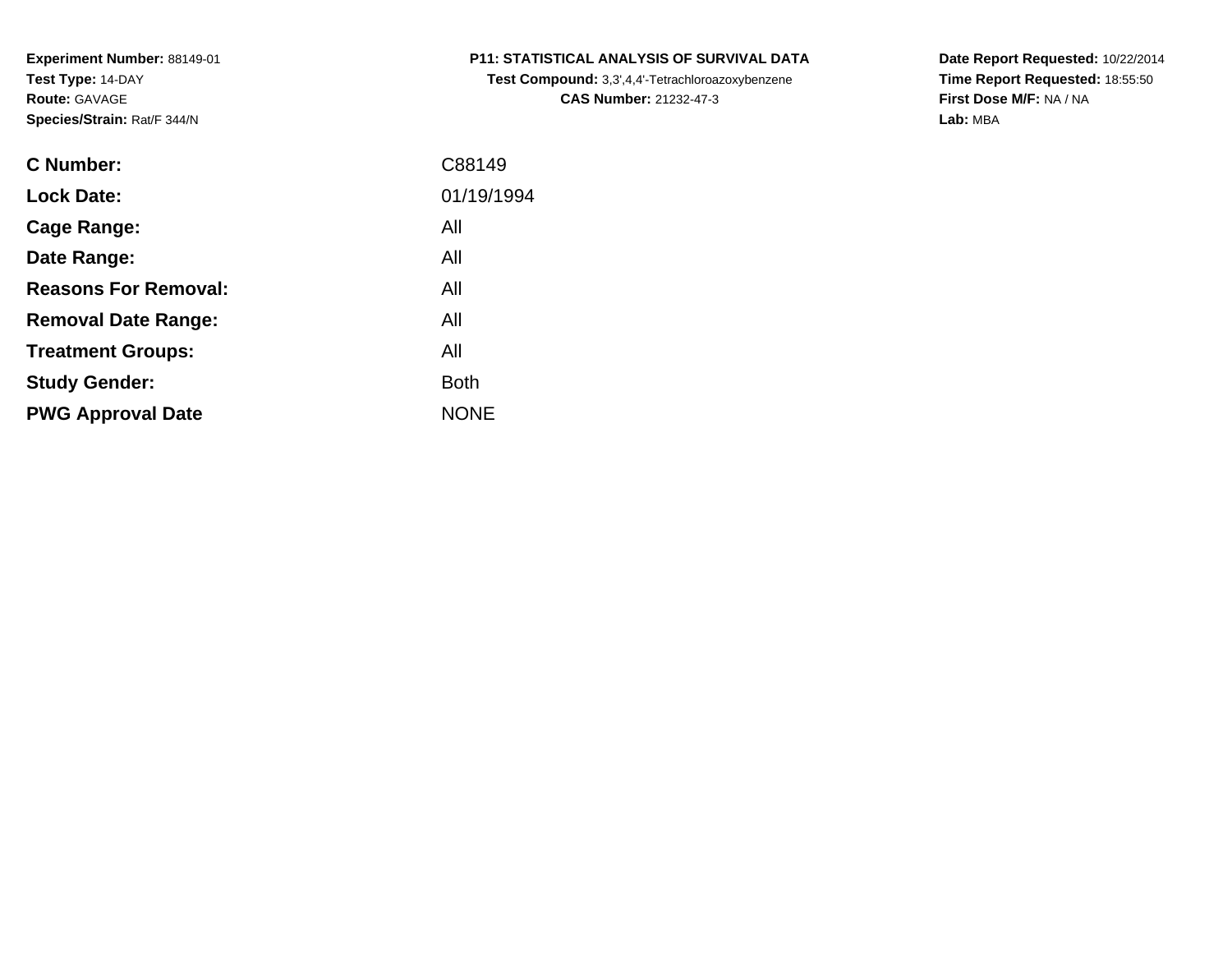**Test Compound:** 3,3',4,4'-Tetrachloroazoxybenzene**CAS Number:** 21232-47-3

**Date Report Requested:** 10/22/2014**Time Report Requested:** 18:55:50**First Dose M/F:** NA / NA**Lab:** MBA

# **Male RATFIRST TERMINAL SACRIFICE AT 17 DAYS**

|                               |                     | INDIVIDUAL SURVIVAL TIMES (DAYS) |                   |  |
|-------------------------------|---------------------|----------------------------------|-------------------|--|
| $DOSE = 0$ MG/KG              |                     |                                  |                   |  |
| <b>TOTAL 5</b>                | UNCENSORED DEATHS 0 | CENSORED DEATHS 0                | <b>TERMINAL 5</b> |  |
| <b>UNCENSORED DEATH DAYS</b>  |                     |                                  |                   |  |
| none                          |                     |                                  |                   |  |
| <b>CENSORED DEATH DAYS</b>    |                     |                                  |                   |  |
| none                          |                     |                                  |                   |  |
| $DOSE = 12.5$<br><b>MG/KG</b> |                     |                                  |                   |  |
| <b>TOTAL 5</b>                | UNCENSORED DEATHS 0 | <b>CENSORED DEATHS 0</b>         | <b>TERMINAL 5</b> |  |
| <b>UNCENSORED DEATH DAYS</b>  |                     |                                  |                   |  |
| none                          |                     |                                  |                   |  |
| <b>CENSORED DEATH DAYS</b>    |                     |                                  |                   |  |
| none                          |                     |                                  |                   |  |
| $DOSE = 32 MGIKG$             |                     |                                  |                   |  |
| <b>TOTAL 5</b>                | UNCENSORED DEATHS 0 | <b>CENSORED DEATHS 0</b>         | <b>TERMINAL 5</b> |  |
| <b>UNCENSORED DEATH DAYS</b>  |                     |                                  |                   |  |
| none                          |                     |                                  |                   |  |
| <b>CENSORED DEATH DAYS</b>    |                     |                                  |                   |  |
| none                          |                     |                                  |                   |  |
| $DOSE = 80 MG/KG$             |                     |                                  |                   |  |
| <b>TOTAL 5</b>                | UNCENSORED DEATHS 0 | <b>CENSORED DEATHS 0</b>         | <b>TERMINAL 5</b> |  |
| <b>UNCENSORED DEATH DAYS</b>  |                     |                                  |                   |  |
| none                          |                     |                                  |                   |  |
| <b>CENSORED DEATH DAYS</b>    |                     |                                  |                   |  |
| none                          |                     |                                  |                   |  |

(A) FIRST TERMINAL SACRIFICE

(B) THE FIRST ENTRY IS THE TREND TEST (TARONE, 1975) RESULT. SUBSEQUENT ENTRIES ARE THE RESULTS OF PAIRWISE TESTS (COX, 1972). NEGATIVE TRENDS ARE INDICATED BY "N".

(C) MEAN OF ALL UNCENSORED DEATHS PRIOR TO TERMINAL SACRIFICE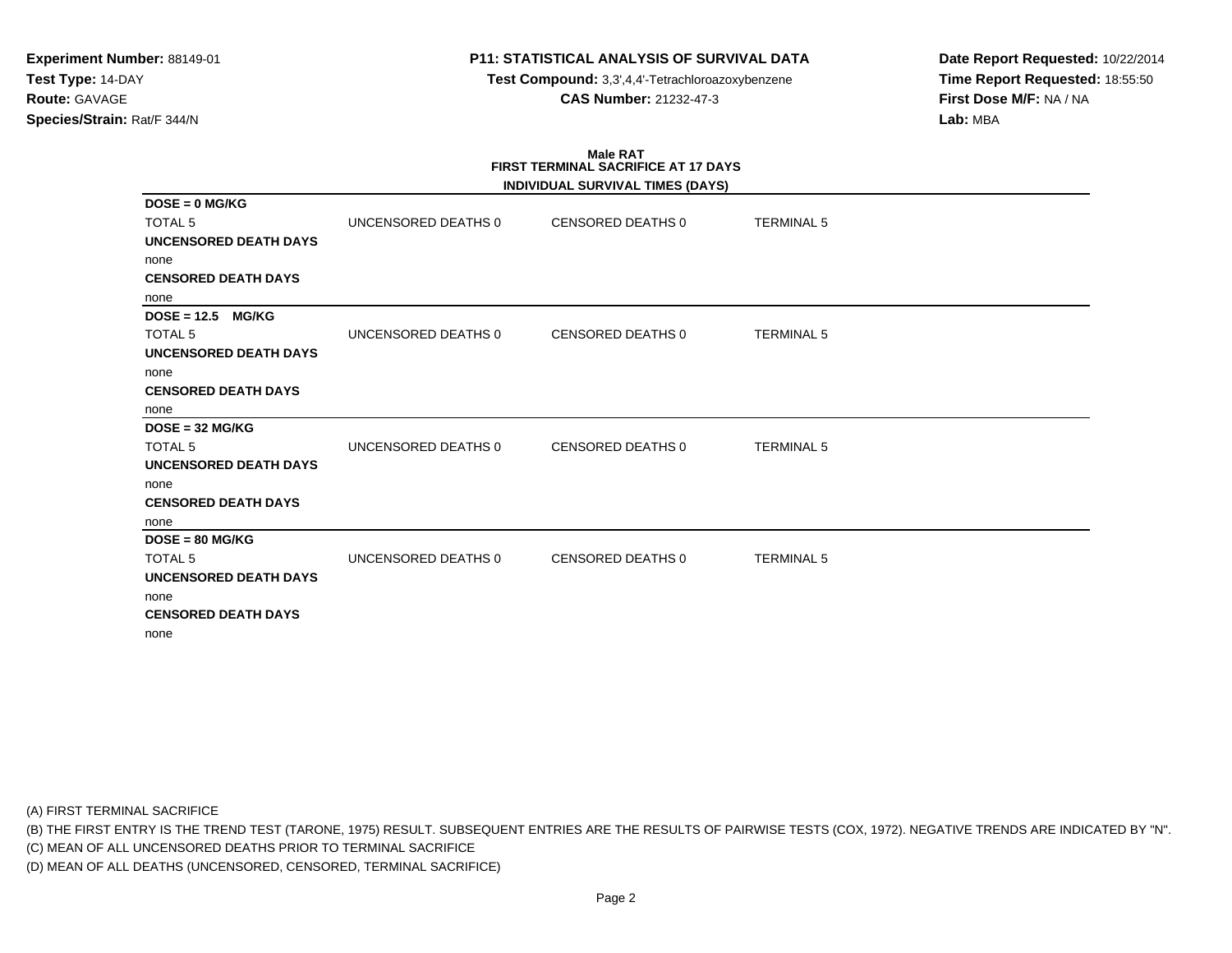**Test Compound:** 3,3',4,4'-Tetrachloroazoxybenzene**CAS Number:** 21232-47-3

**Date Report Requested:** 10/22/2014**Time Report Requested:** 18:55:50**First Dose M/F:** NA / NA**Lab:** MBA

#### **Male RAT FIRST TERMINAL SACRIFICE AT 17 DAYSINDIVIDUAL SURVIVAL TIMES (DAYS)**

| <b>MG/KG</b>                 |                     |                   |                   |
|------------------------------|---------------------|-------------------|-------------------|
|                              | UNCENSORED DEATHS 0 | CENSORED DEATHS 0 | <b>TERMINAL 5</b> |
| <b>UNCENSORED DEATH DAYS</b> |                     |                   |                   |
|                              |                     |                   |                   |
| <b>CENSORED DEATH DAYS</b>   |                     |                   |                   |
|                              |                     |                   |                   |
| <b>MG/KG</b>                 |                     |                   |                   |
|                              | UNCENSORED DEATHS 0 | CENSORED DEATHS 0 | <b>TERMINAL 5</b> |
| <b>UNCENSORED DEATH DAYS</b> |                     |                   |                   |
|                              |                     |                   |                   |
| <b>CENSORED DEATH DAYS</b>   |                     |                   |                   |
|                              |                     |                   |                   |
|                              |                     |                   |                   |

(A) FIRST TERMINAL SACRIFICE

(B) THE FIRST ENTRY IS THE TREND TEST (TARONE, 1975) RESULT. SUBSEQUENT ENTRIES ARE THE RESULTS OF PAIRWISE TESTS (COX, 1972). NEGATIVE TRENDS ARE INDICATED BY "N".

(C) MEAN OF ALL UNCENSORED DEATHS PRIOR TO TERMINAL SACRIFICE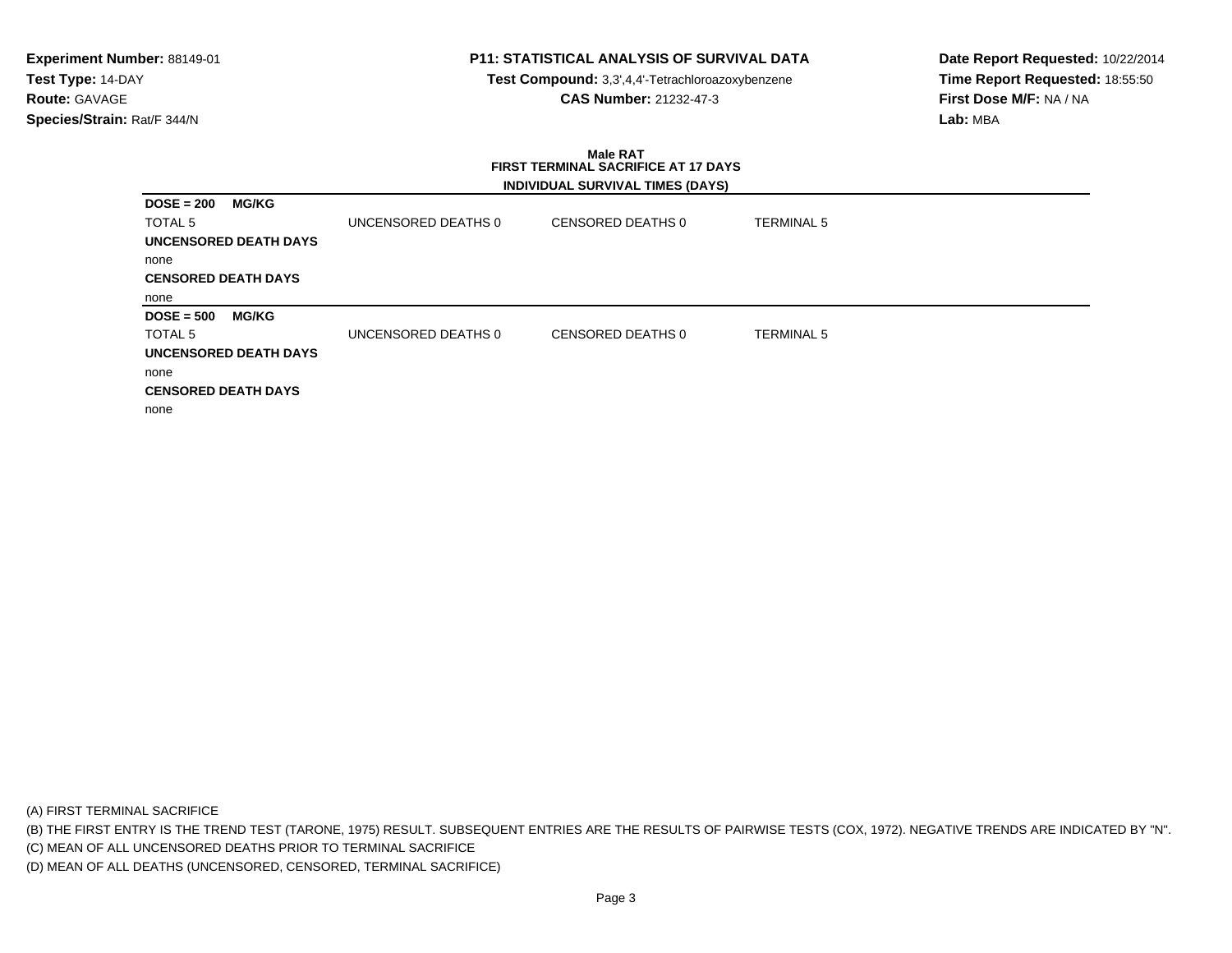**Test Compound:** 3,3',4,4'-Tetrachloroazoxybenzene

**CAS Number:** 21232-47-3

**Date Report Requested:** 10/22/2014**Time Report Requested:** 18:55:50**First Dose M/F:** NA / NA**Lab:** MBA

### **Male RATFIRST TERMINAL SACRIFICE AT 17 DAYS**

## **KAPLAN-MEIER SURVIVAL PROBABILITY ESTIMATES (%)**

| 12<br>17(A)<br>14<br>18<br>16<br>10<br>8<br>100.0<br>100.0<br>100.0<br>100.0<br>100.0<br>100.0<br>100.0<br>100.0<br>100.0<br>100.0 |
|------------------------------------------------------------------------------------------------------------------------------------|
| 0 MG/KG                                                                                                                            |
|                                                                                                                                    |
| 12.5 MG/KG<br>100.0<br>100.0<br>100.0<br>100.0<br>100.0<br>100.0<br>100.0<br>100.0<br>100.0<br>100.0                               |
| 32 MG/KG<br>100.0<br>100.0<br>100.0<br>100.0<br>100.0<br>100.0<br>100.0<br>100.0<br>100.0<br>100.0                                 |
| <b>80 MG/KG</b><br>100.0<br>100.0<br>100.0<br>100.0<br>100.0<br>100.0<br>100.0<br>100.0<br>100.0<br>100.0                          |
| 200<br><b>MG/KG</b><br>100.0<br>100.0<br>100.0<br>100.0<br>100.0<br>100.0<br>100.0<br>100.0<br>100.0<br>100.0                      |
| <b>MG/KG</b><br>500<br>100.0<br>100.0<br>100.0<br>100.0<br>100.0<br>100.0<br>100.0<br>100.0<br>100.0<br>100.0                      |

(A) FIRST TERMINAL SACRIFICE

(B) THE FIRST ENTRY IS THE TREND TEST (TARONE, 1975) RESULT. SUBSEQUENT ENTRIES ARE THE RESULTS OF PAIRWISE TESTS (COX, 1972). NEGATIVE TRENDS ARE INDICATED BY "N".

(C) MEAN OF ALL UNCENSORED DEATHS PRIOR TO TERMINAL SACRIFICE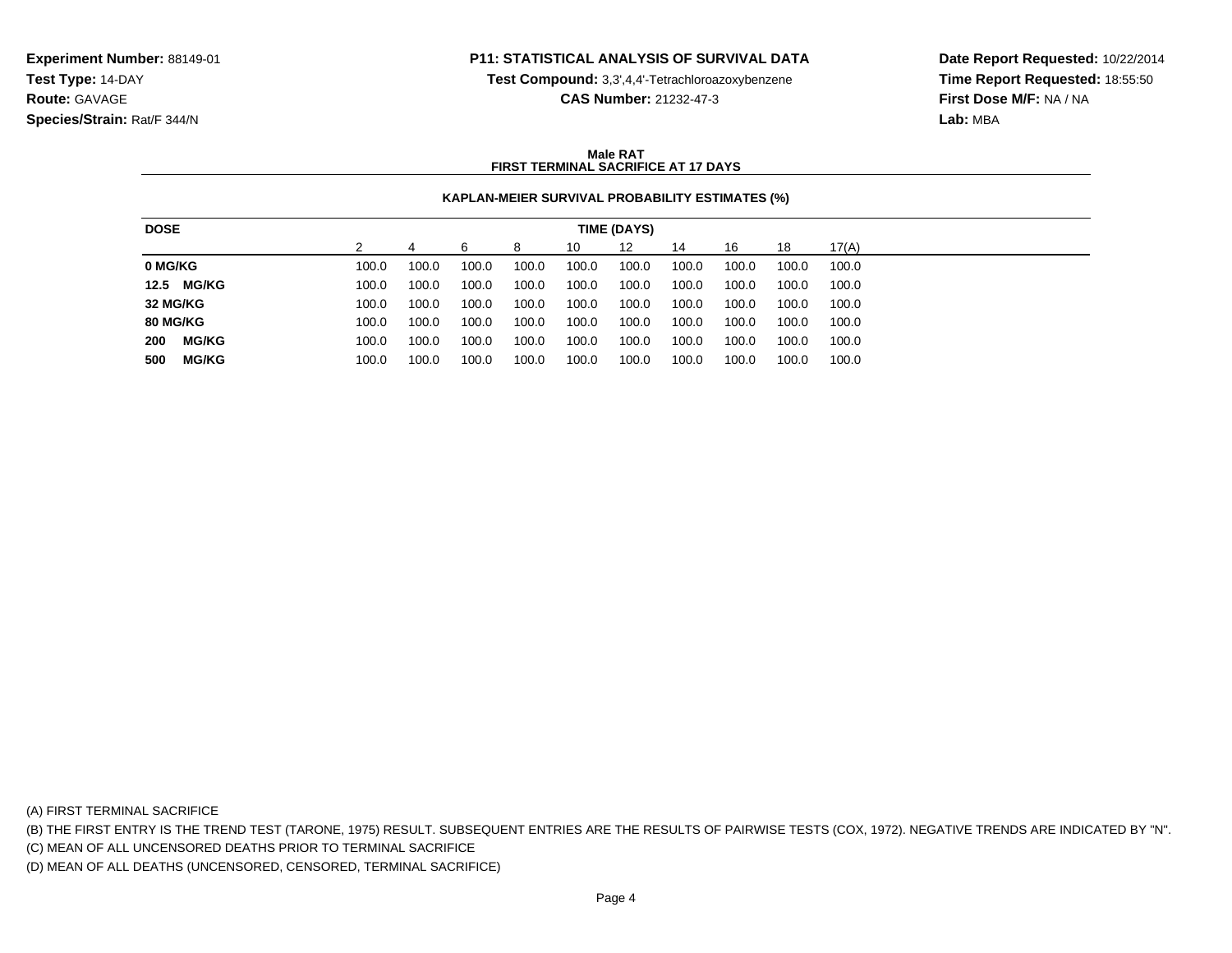# **P11: STATISTICAL ANALYSIS OF SURVIVAL DATA**

**Test Compound:** 3,3',4,4'-Tetrachloroazoxybenzene

**CAS Number:** 21232-47-3

**Date Report Requested:** 10/22/2014**Time Report Requested:** 18:55:50**First Dose M/F:** NA / NA**Lab:** MBA

### **Male RATFIRST TERMINAL SACRIFICE AT 17 DAYS**

## **SURVIVAL SUMMARY STATISTICS**

| 80 MG/KG<br>32 MG/KG | <b>MG/KG</b><br>12.5 | 0 MG/KG  | <b>DOSE</b>                                                                                                                       |
|----------------------|----------------------|----------|-----------------------------------------------------------------------------------------------------------------------------------|
| 100.0%<br>100.0%     | 100.0%               | 100.0%   | SURVIVAL AT END OF STUDY                                                                                                          |
|                      |                      |          | (KAPLAN-MEIER)                                                                                                                    |
| -----<br>$\cdots$    | ------               | $\cdots$ |                                                                                                                                   |
|                      |                      |          |                                                                                                                                   |
|                      |                      |          |                                                                                                                                   |
| (.)<br>(.)           | $\cdot$              | (.)      |                                                                                                                                   |
| 17.0<br>17.0         | 17.0                 | 17.0     |                                                                                                                                   |
| (0.0)<br>(0.0)       | (0.0)                | (0.0)    | (STANDARD ERROR)                                                                                                                  |
|                      |                      |          | <b>SIGNIFICANCE (B)</b><br>(LIFE TABLE)<br><b>MEAN DAY OF NATURAL DEATHS (C)</b><br>(STANDARD ERROR)<br><b>MEAN LIFE SPAN (D)</b> |

(A) FIRST TERMINAL SACRIFICE

(B) THE FIRST ENTRY IS THE TREND TEST (TARONE, 1975) RESULT. SUBSEQUENT ENTRIES ARE THE RESULTS OF PAIRWISE TESTS (COX, 1972). NEGATIVE TRENDS ARE INDICATED BY "N".

(C) MEAN OF ALL UNCENSORED DEATHS PRIOR TO TERMINAL SACRIFICE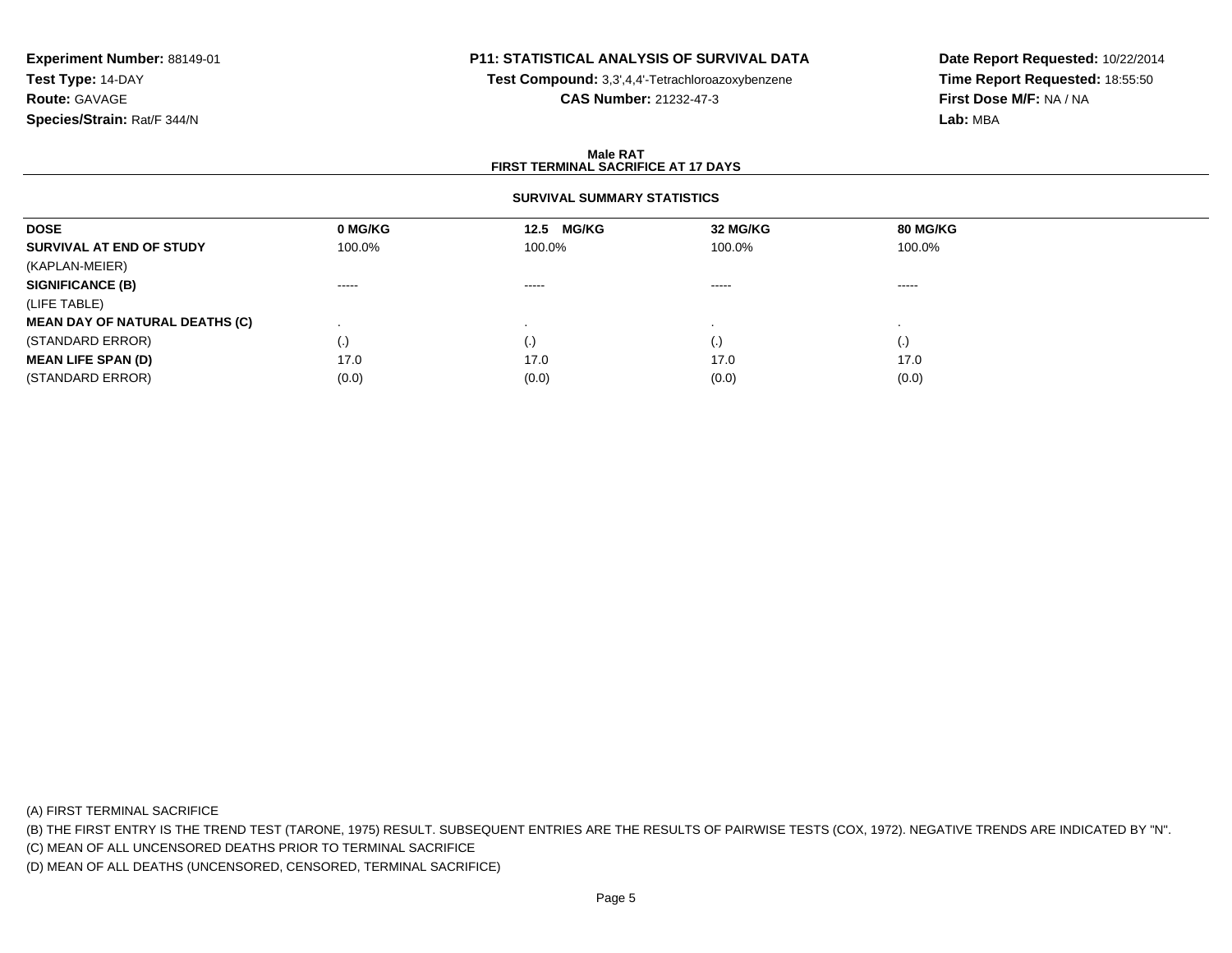# **P11: STATISTICAL ANALYSIS OF SURVIVAL DATA**

**Test Compound:** 3,3',4,4'-Tetrachloroazoxybenzene

**CAS Number:** 21232-47-3

**Date Report Requested:** 10/22/2014**Time Report Requested:** 18:55:50**First Dose M/F:** NA / NA**Lab:** MBA

### **Male RATFIRST TERMINAL SACRIFICE AT 17 DAYS**

## **SURVIVAL SUMMARY STATISTICS**

| <b>DOSE</b>                           | <b>MG/KG</b><br>200 | <b>MG/KG</b><br>500 |
|---------------------------------------|---------------------|---------------------|
| SURVIVAL AT END OF STUDY              | 100.0%              | 100.0%              |
| (KAPLAN-MEIER)                        |                     |                     |
| <b>SIGNIFICANCE (B)</b>               | -----               | $\cdots$            |
| (LIFE TABLE)                          |                     |                     |
| <b>MEAN DAY OF NATURAL DEATHS (C)</b> |                     |                     |
| (STANDARD ERROR)                      | $\left( .\right)$   | (.)                 |
| <b>MEAN LIFE SPAN (D)</b>             | 17.0                | 17.0                |
| (STANDARD ERROR)                      | (0.0)               | (0.0)               |

(A) FIRST TERMINAL SACRIFICE

(B) THE FIRST ENTRY IS THE TREND TEST (TARONE, 1975) RESULT. SUBSEQUENT ENTRIES ARE THE RESULTS OF PAIRWISE TESTS (COX, 1972). NEGATIVE TRENDS ARE INDICATED BY "N".

(C) MEAN OF ALL UNCENSORED DEATHS PRIOR TO TERMINAL SACRIFICE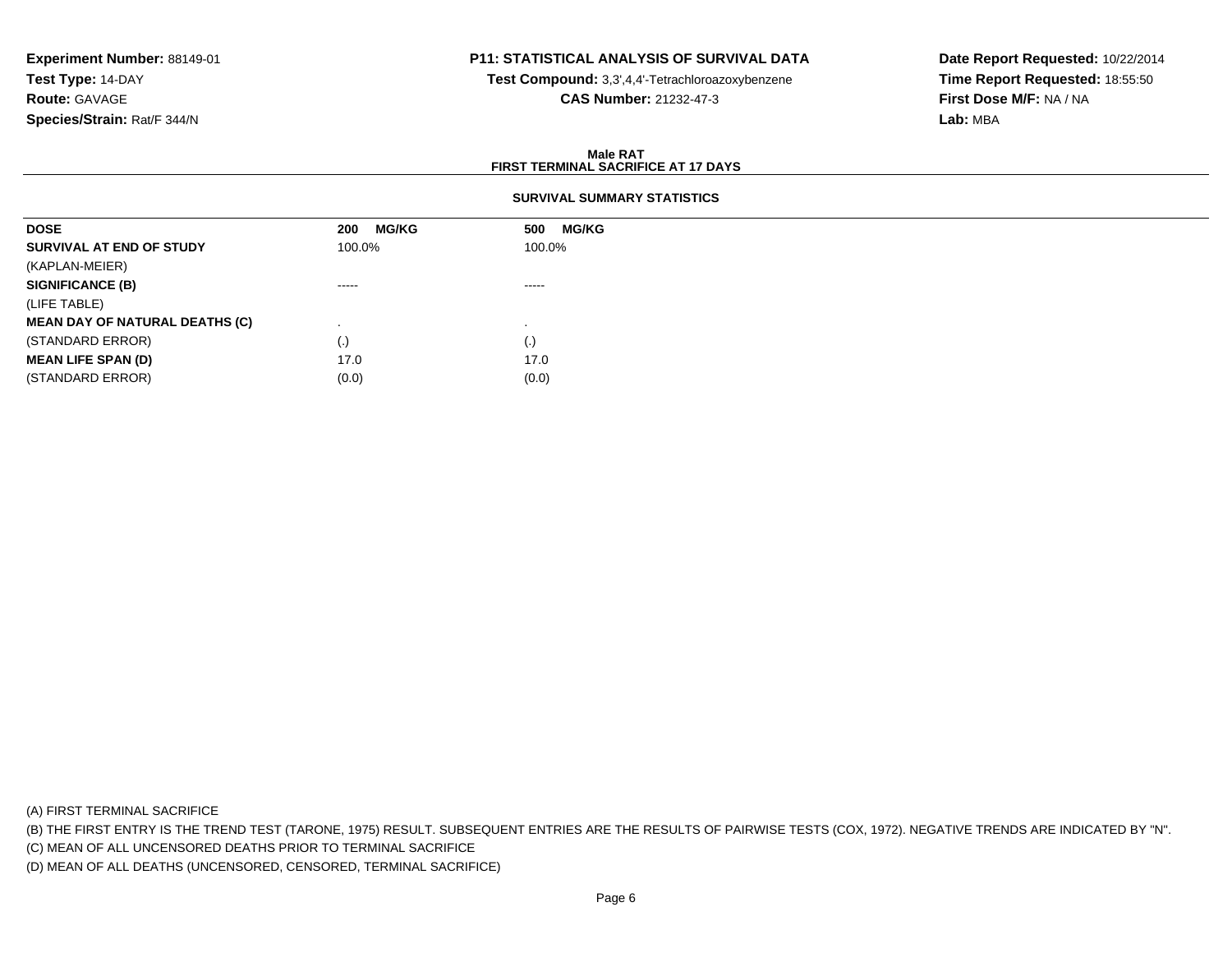**Test Compound:** 3,3',4,4'-Tetrachloroazoxybenzene**CAS Number:** 21232-47-3

**Date Report Requested:** 10/22/2014**Time Report Requested:** 18:55:50**First Dose M/F:** NA / NA**Lab:** MBA

# **Female RATFIRST TERMINAL SACRIFICE AT 17 DAYS**

|                               |                     | INDIVIDUAL SURVIVAL TIMES (DAYS) |                   |  |
|-------------------------------|---------------------|----------------------------------|-------------------|--|
| $DOSE = 0$ MG/KG              |                     |                                  |                   |  |
| <b>TOTAL 5</b>                | UNCENSORED DEATHS 0 | CENSORED DEATHS 0                | <b>TERMINAL 5</b> |  |
| <b>UNCENSORED DEATH DAYS</b>  |                     |                                  |                   |  |
| none                          |                     |                                  |                   |  |
| <b>CENSORED DEATH DAYS</b>    |                     |                                  |                   |  |
| none                          |                     |                                  |                   |  |
| $DOSE = 12.5$<br><b>MG/KG</b> |                     |                                  |                   |  |
| <b>TOTAL 5</b>                | UNCENSORED DEATHS 0 | CENSORED DEATHS 0                | <b>TERMINAL 5</b> |  |
| <b>UNCENSORED DEATH DAYS</b>  |                     |                                  |                   |  |
| none                          |                     |                                  |                   |  |
| <b>CENSORED DEATH DAYS</b>    |                     |                                  |                   |  |
| none                          |                     |                                  |                   |  |
| $DOSE = 32 MG/KG$             |                     |                                  |                   |  |
| <b>TOTAL 5</b>                | UNCENSORED DEATHS 0 | <b>CENSORED DEATHS 0</b>         | <b>TERMINAL 5</b> |  |
| UNCENSORED DEATH DAYS         |                     |                                  |                   |  |
| none                          |                     |                                  |                   |  |
| <b>CENSORED DEATH DAYS</b>    |                     |                                  |                   |  |
| none                          |                     |                                  |                   |  |
| $DOSE = 80 MG/KG$             |                     |                                  |                   |  |
| <b>TOTAL 5</b>                | UNCENSORED DEATHS 0 | CENSORED DEATHS 0                | <b>TERMINAL 5</b> |  |
| <b>UNCENSORED DEATH DAYS</b>  |                     |                                  |                   |  |
| none                          |                     |                                  |                   |  |
| <b>CENSORED DEATH DAYS</b>    |                     |                                  |                   |  |
| none                          |                     |                                  |                   |  |

(A) FIRST TERMINAL SACRIFICE

(B) THE FIRST ENTRY IS THE TREND TEST (TARONE, 1975) RESULT. SUBSEQUENT ENTRIES ARE THE RESULTS OF PAIRWISE TESTS (COX, 1972). NEGATIVE TRENDS ARE INDICATED BY "N".

(C) MEAN OF ALL UNCENSORED DEATHS PRIOR TO TERMINAL SACRIFICE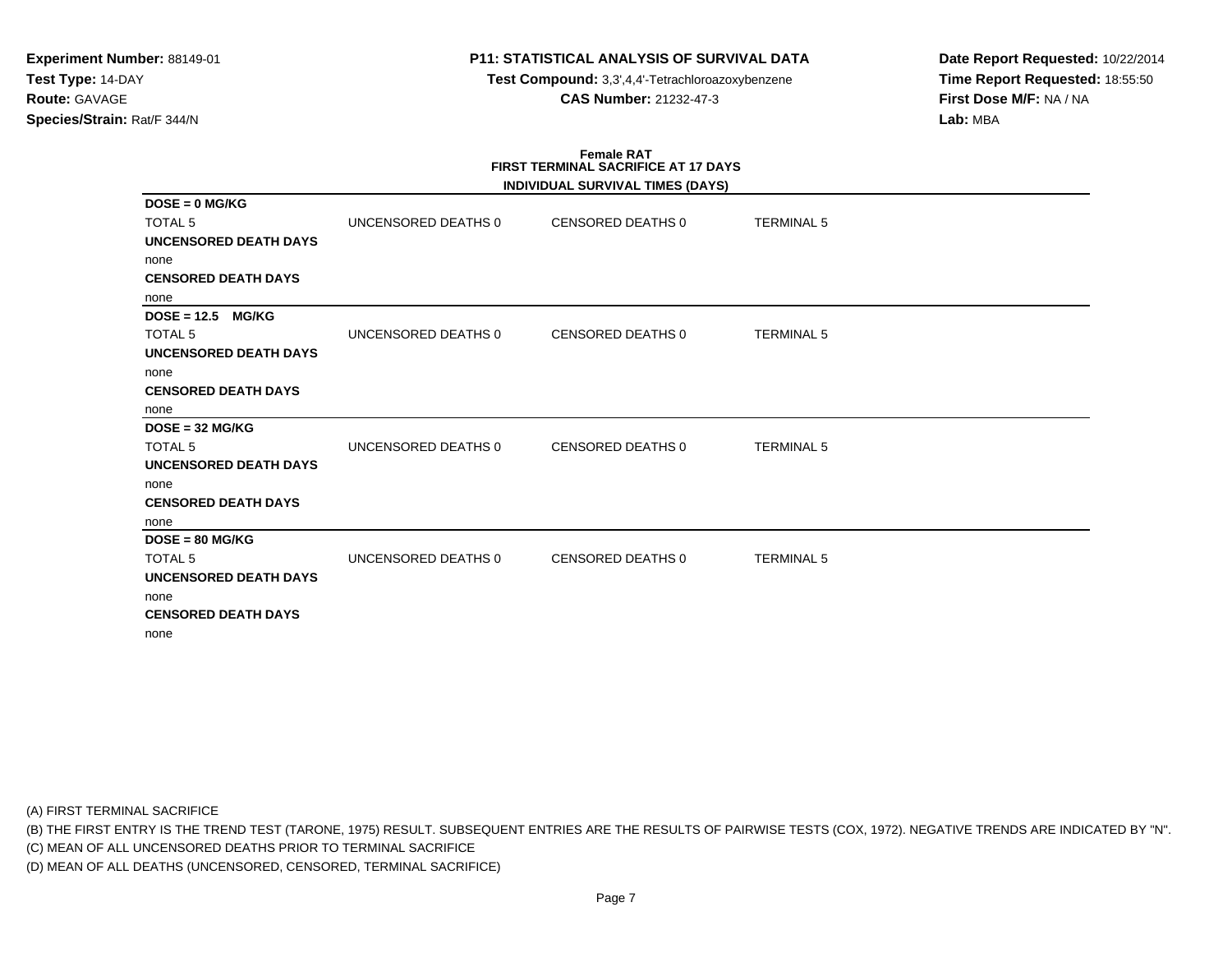**Test Compound:** 3,3',4,4'-Tetrachloroazoxybenzene**CAS Number:** 21232-47-3

**Date Report Requested:** 10/22/2014**Time Report Requested:** 18:55:50**First Dose M/F:** NA / NA**Lab:** MBA

### **Female RAT FIRST TERMINAL SACRIFICE AT 17 DAYSINDIVIDUAL SURVIVAL TIMES (DAYS)**

| $DOSE = 200$               | <b>MG/KG</b>                 |                     |                   |                   |
|----------------------------|------------------------------|---------------------|-------------------|-------------------|
| TOTAL <sub>5</sub>         |                              | UNCENSORED DEATHS 0 | CENSORED DEATHS 0 | <b>TERMINAL 5</b> |
|                            | <b>UNCENSORED DEATH DAYS</b> |                     |                   |                   |
| none                       |                              |                     |                   |                   |
| <b>CENSORED DEATH DAYS</b> |                              |                     |                   |                   |
| none                       |                              |                     |                   |                   |
| $DOSE = 500$               | <b>MG/KG</b>                 |                     |                   |                   |
| TOTAL <sub>5</sub>         |                              | UNCENSORED DEATHS 0 | CENSORED DEATHS 0 | <b>TERMINAL 5</b> |
|                            | UNCENSORED DEATH DAYS        |                     |                   |                   |
| none                       |                              |                     |                   |                   |
|                            | <b>CENSORED DEATH DAYS</b>   |                     |                   |                   |
|                            |                              |                     |                   |                   |

(A) FIRST TERMINAL SACRIFICE

(B) THE FIRST ENTRY IS THE TREND TEST (TARONE, 1975) RESULT. SUBSEQUENT ENTRIES ARE THE RESULTS OF PAIRWISE TESTS (COX, 1972). NEGATIVE TRENDS ARE INDICATED BY "N".

(C) MEAN OF ALL UNCENSORED DEATHS PRIOR TO TERMINAL SACRIFICE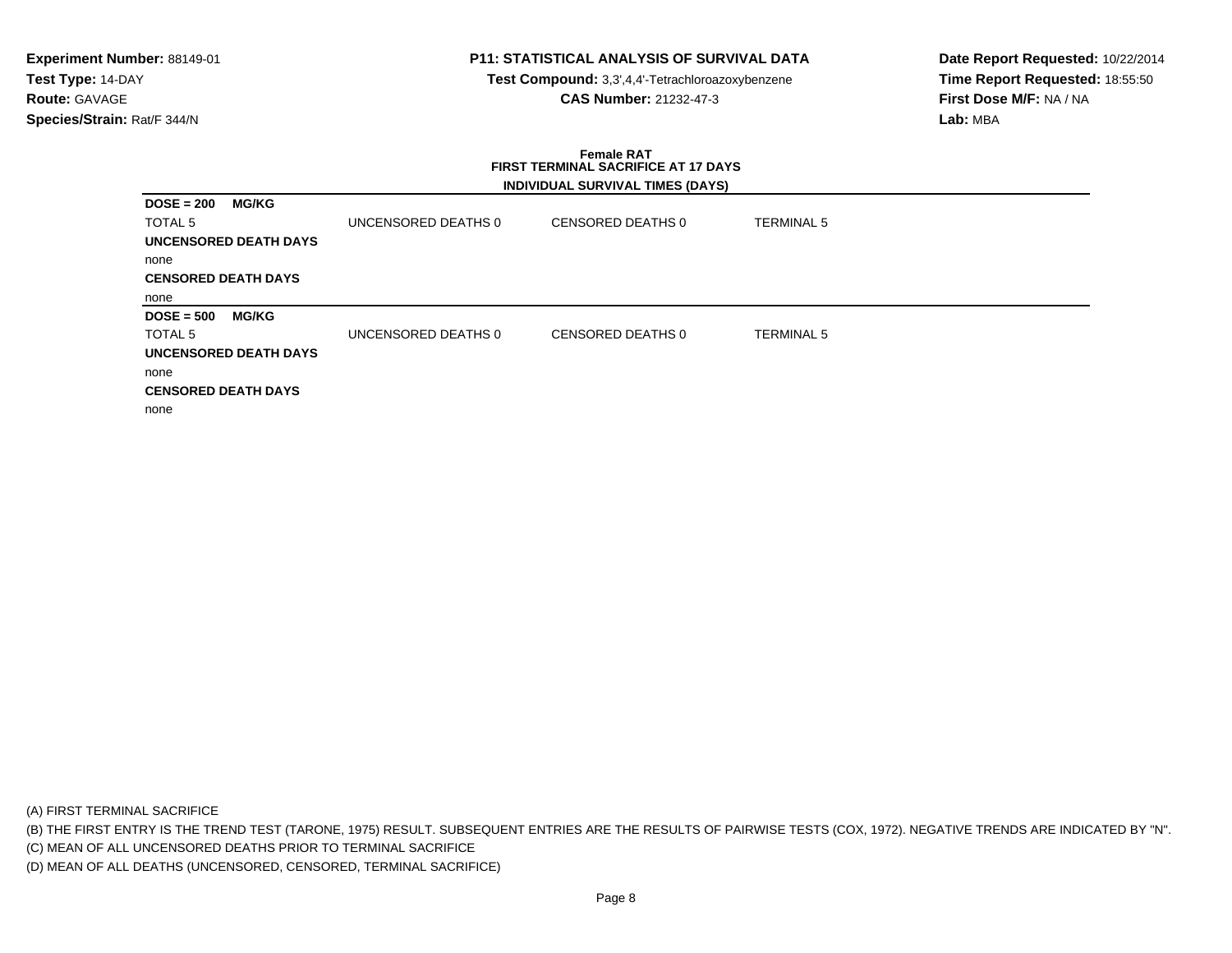**Test Compound:** 3,3',4,4'-Tetrachloroazoxybenzene

**CAS Number:** 21232-47-3

**Date Report Requested:** 10/22/2014**Time Report Requested:** 18:55:50**First Dose M/F:** NA / NA**Lab:** MBA

### **Female RATFIRST TERMINAL SACRIFICE AT 17 DAYS**

## **KAPLAN-MEIER SURVIVAL PROBABILITY ESTIMATES (%)**

| <b>DOSE</b>         |       |       |       |       |       | TIME (DAYS) |       |       |       |       |
|---------------------|-------|-------|-------|-------|-------|-------------|-------|-------|-------|-------|
|                     |       |       | ี     | 8     | 10    | 12          | 14    | 16    | 18    | 17(A) |
| 0 MG/KG             | 100.0 | 100.0 | 100.0 | 100.0 | 100.0 | 100.0       | 100.0 | 100.0 | 100.0 | 100.0 |
| 12.5 MG/KG          | 100.0 | 100.0 | 100.0 | 100.0 | 100.0 | 100.0       | 100.0 | 100.0 | 100.0 | 100.0 |
| 32 MG/KG            | 100.0 | 100.0 | 100.0 | 100.0 | 100.0 | 100.0       | 100.0 | 100.0 | 100.0 | 100.0 |
| <b>80 MG/KG</b>     | 100.0 | 100.0 | 100.0 | 100.0 | 100.0 | 100.0       | 100.0 | 100.0 | 100.0 | 100.0 |
| <b>MG/KG</b><br>200 | 100.0 | 100.0 | 100.0 | 100.0 | 100.0 | 100.0       | 100.0 | 100.0 | 100.0 | 100.0 |
| 500<br><b>MG/KG</b> | 100.0 | 100.0 | 100.0 | 100.0 | 100.0 | 100.0       | 100.0 | 100.0 | 100.0 | 100.0 |
|                     |       |       |       |       |       |             |       |       |       |       |

(A) FIRST TERMINAL SACRIFICE

(B) THE FIRST ENTRY IS THE TREND TEST (TARONE, 1975) RESULT. SUBSEQUENT ENTRIES ARE THE RESULTS OF PAIRWISE TESTS (COX, 1972). NEGATIVE TRENDS ARE INDICATED BY "N".

(C) MEAN OF ALL UNCENSORED DEATHS PRIOR TO TERMINAL SACRIFICE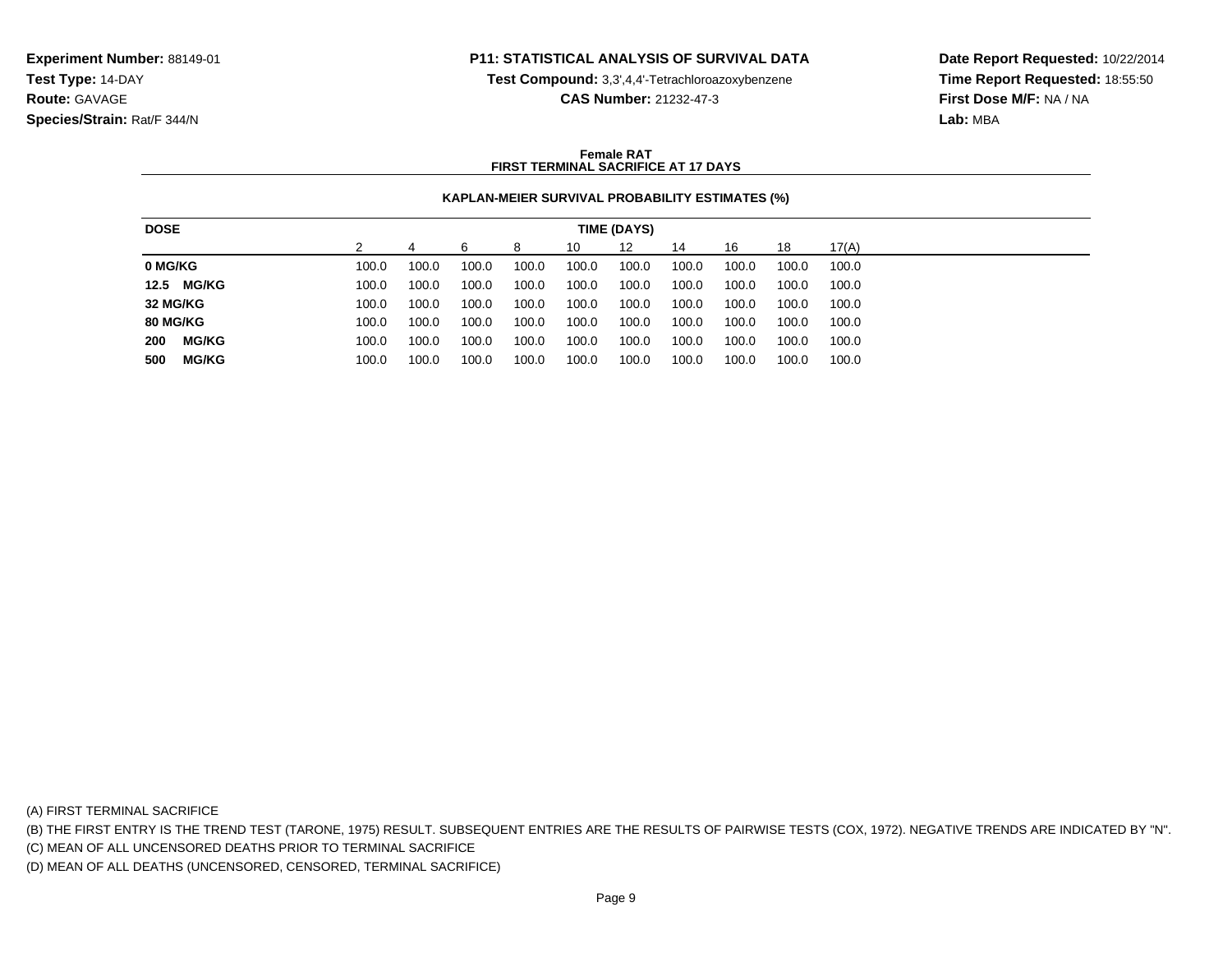# **P11: STATISTICAL ANALYSIS OF SURVIVAL DATA**

**Test Compound:** 3,3',4,4'-Tetrachloroazoxybenzene

**CAS Number:** 21232-47-3

**Date Report Requested:** 10/22/2014**Time Report Requested:** 18:55:50**First Dose M/F:** NA / NA**Lab:** MBA

### **Female RATFIRST TERMINAL SACRIFICE AT 17 DAYS**

## **SURVIVAL SUMMARY STATISTICS**

| <b>DOSE</b>                           | 0 MG/KG                | 12.5 MG/KG | 32 MG/KG | 80 MG/KG |  |
|---------------------------------------|------------------------|------------|----------|----------|--|
| SURVIVAL AT END OF STUDY              | 100.0%                 | 100.0%     | 100.0%   | 100.0%   |  |
| (KAPLAN-MEIER)                        |                        |            |          |          |  |
| <b>SIGNIFICANCE (B)</b>               | $\cdots$               | -----      | -----    | ------   |  |
| (LIFE TABLE)                          |                        |            |          |          |  |
| <b>MEAN DAY OF NATURAL DEATHS (C)</b> |                        |            |          |          |  |
| (STANDARD ERROR)                      | $\left( \cdot \right)$ | $\cdot$    | (.)      | (.)      |  |
| <b>MEAN LIFE SPAN (D)</b>             | 17.0                   | 17.0       | 17.0     | 17.0     |  |
| (STANDARD ERROR)                      | (0.0)                  | (0.0)      | (0.0)    | (0.0)    |  |

(A) FIRST TERMINAL SACRIFICE

(B) THE FIRST ENTRY IS THE TREND TEST (TARONE, 1975) RESULT. SUBSEQUENT ENTRIES ARE THE RESULTS OF PAIRWISE TESTS (COX, 1972). NEGATIVE TRENDS ARE INDICATED BY "N".

(C) MEAN OF ALL UNCENSORED DEATHS PRIOR TO TERMINAL SACRIFICE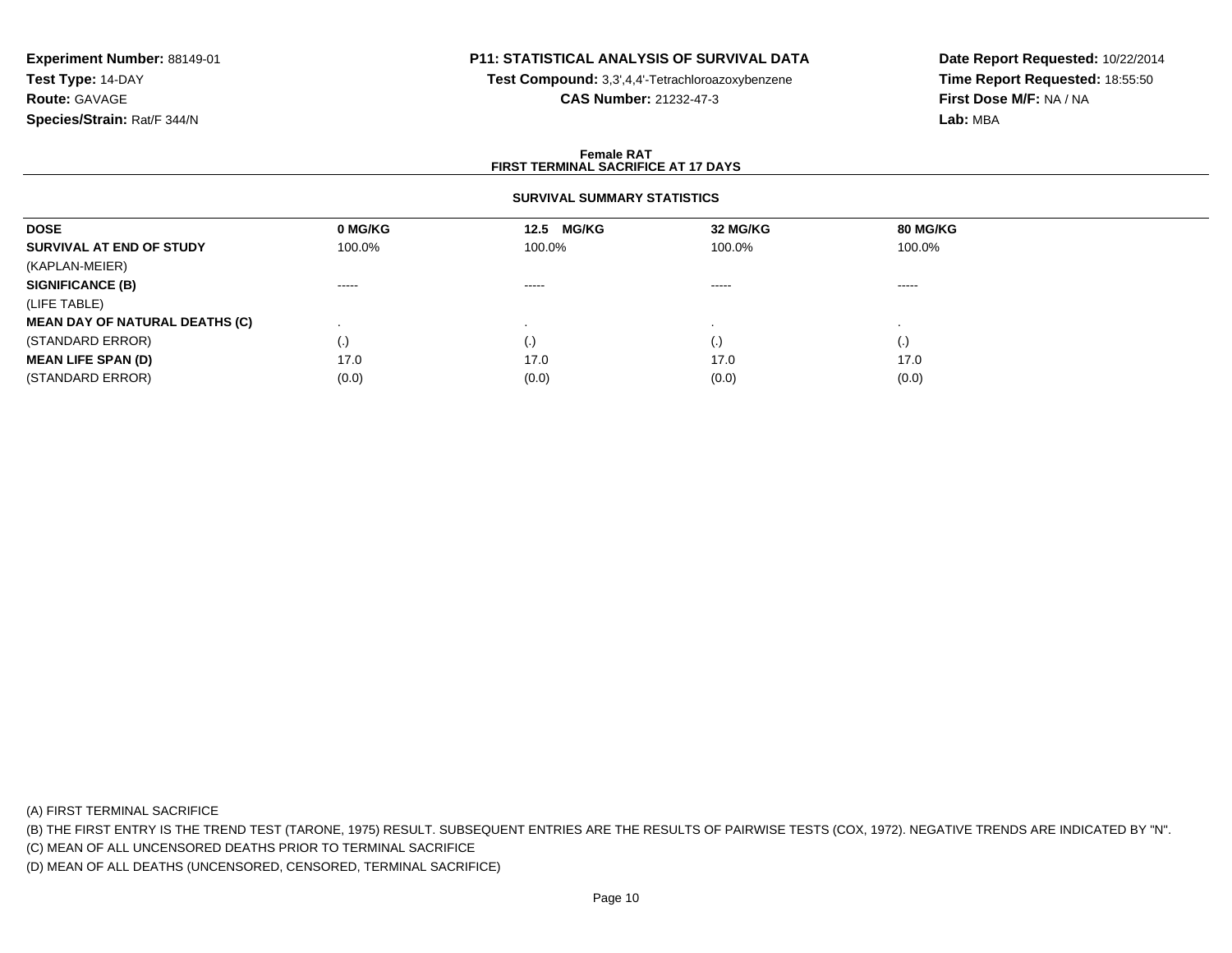## **P11: STATISTICAL ANALYSIS OF SURVIVAL DATA**

**Test Compound:** 3,3',4,4'-Tetrachloroazoxybenzene

**CAS Number:** 21232-47-3

**Date Report Requested:** 10/22/2014**Time Report Requested:** 18:55:50**First Dose M/F:** NA / NA**Lab:** MBA

### **Female RATFIRST TERMINAL SACRIFICE AT 17 DAYS**

## **SURVIVAL SUMMARY STATISTICS**

| <b>DOSE</b>                           | <b>MG/KG</b><br>200 | <b>MG/KG</b><br>500 |
|---------------------------------------|---------------------|---------------------|
| SURVIVAL AT END OF STUDY              | 100.0%              | 100.0%              |
| (KAPLAN-MEIER)                        |                     |                     |
| <b>SIGNIFICANCE (B)</b>               | -----               | $\cdots$            |
| (LIFE TABLE)                          |                     |                     |
| <b>MEAN DAY OF NATURAL DEATHS (C)</b> |                     |                     |
| (STANDARD ERROR)                      | $\left( . \right)$  | (.)                 |
| <b>MEAN LIFE SPAN (D)</b>             | 17.0                | 17.0                |
| (STANDARD ERROR)                      | (0.0)               | (0.0)               |

(A) FIRST TERMINAL SACRIFICE

(B) THE FIRST ENTRY IS THE TREND TEST (TARONE, 1975) RESULT. SUBSEQUENT ENTRIES ARE THE RESULTS OF PAIRWISE TESTS (COX, 1972). NEGATIVE TRENDS ARE INDICATED BY "N".

(C) MEAN OF ALL UNCENSORED DEATHS PRIOR TO TERMINAL SACRIFICE